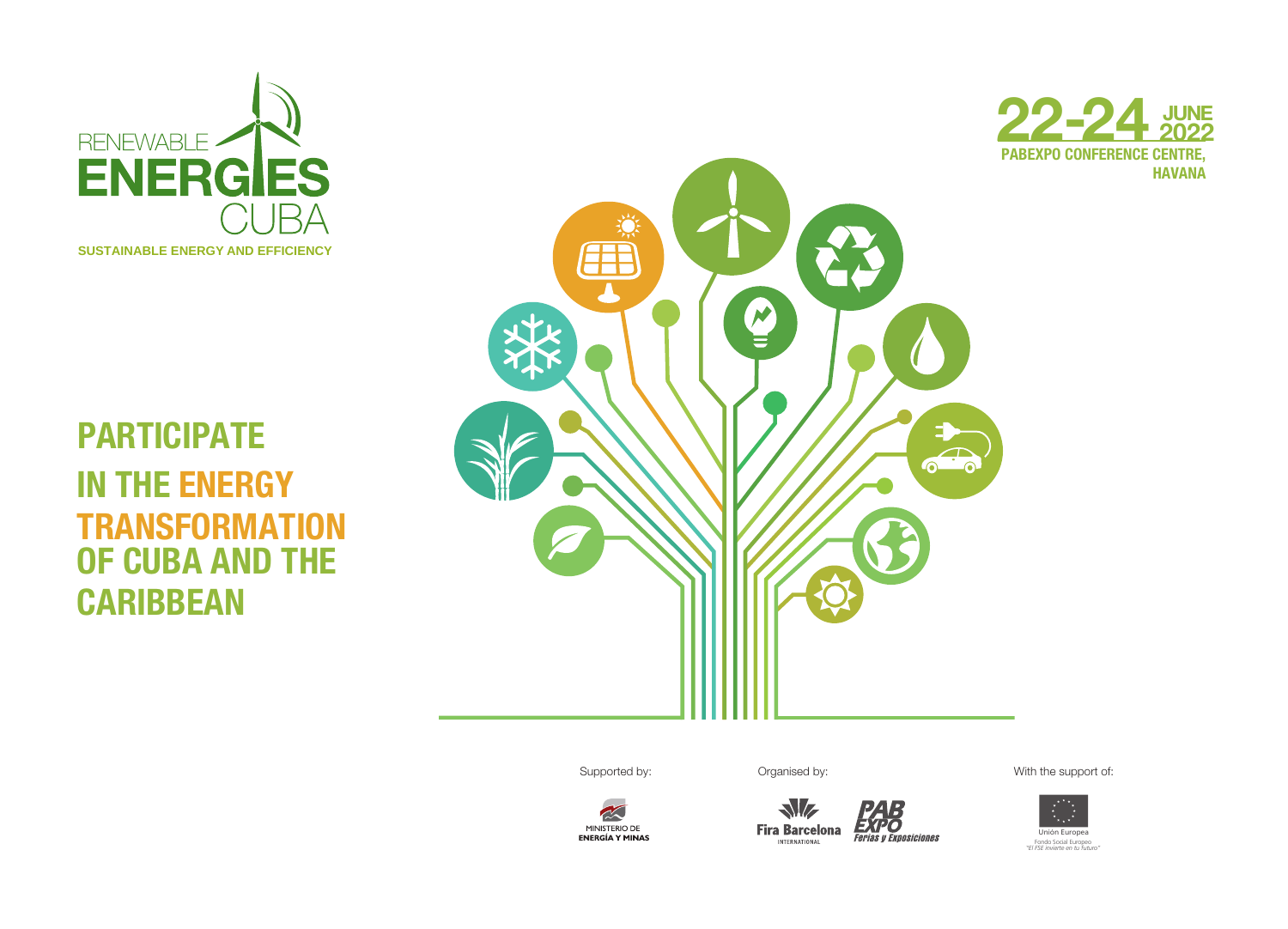

#### The objectives

- To promote the bioelectric programme **1.**
- 2. To promote cooperation betw<br>and Cuba and the Caribbean
- The creation and development of the university network of **3.** The creation and devel<br>Cuba in the Caribbean
- **4.** To support the deverse programme

### Our future

The objective of the Cuban government is to increase the share of renewable energy sources in the generation of electricity from the current 7% to 37% by 2030



plants by 2030

**BIOMASS** Install 612 MW in 17 bioelectric

66



**WIND**

Install 807 MW at 13 Wind Farms , with capacity factors of over 30 %



Construcción of 74Small Hydroelectric Power Plants with more than 56 MW



**SOLAR PHOTOVOLTAIC**

Install 2104 MWp in photovoltaic Solar Parks until 2030



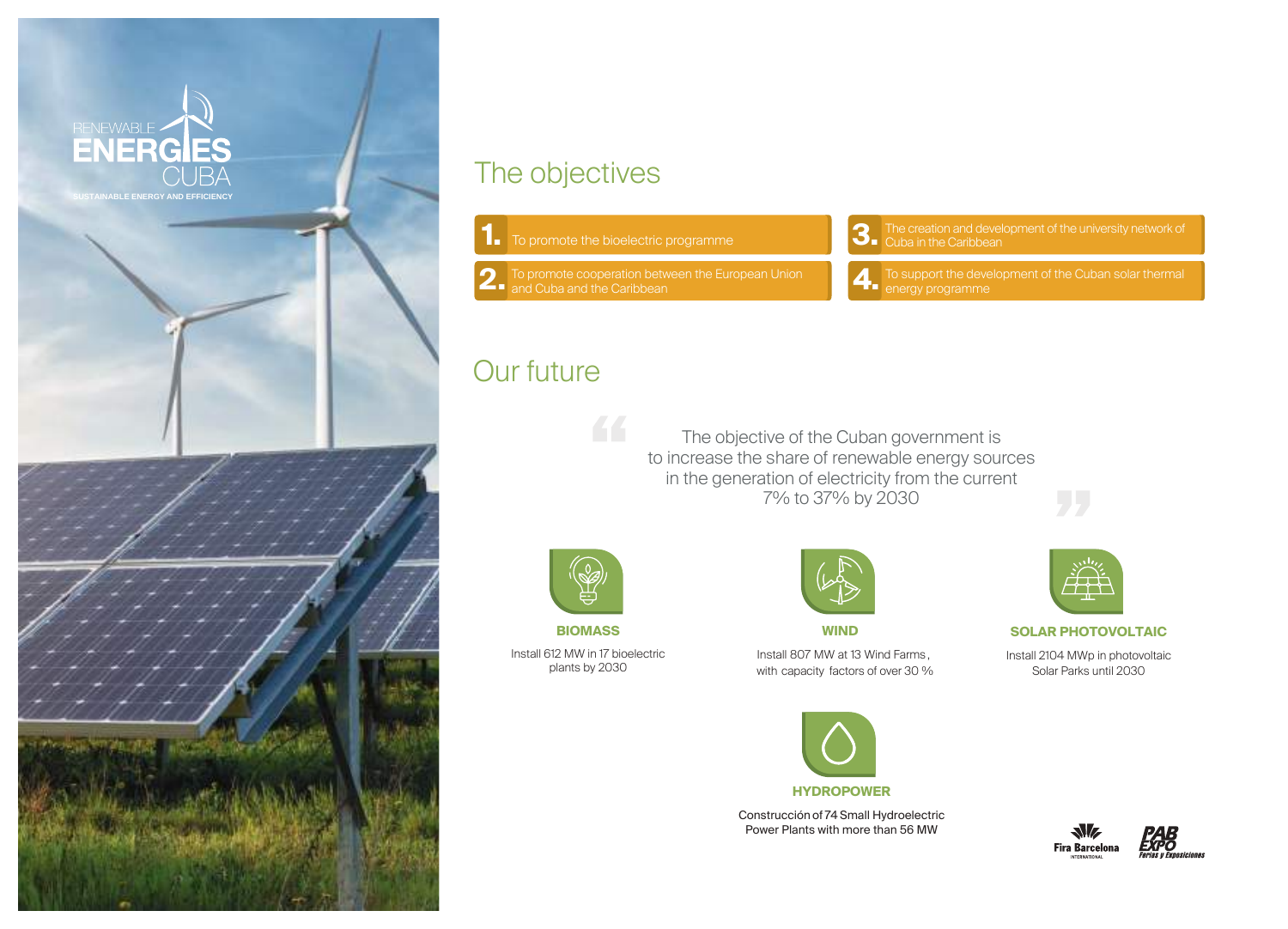

#### Key figures from 2018

. . . . .



#### Sectors represented at the trade fair



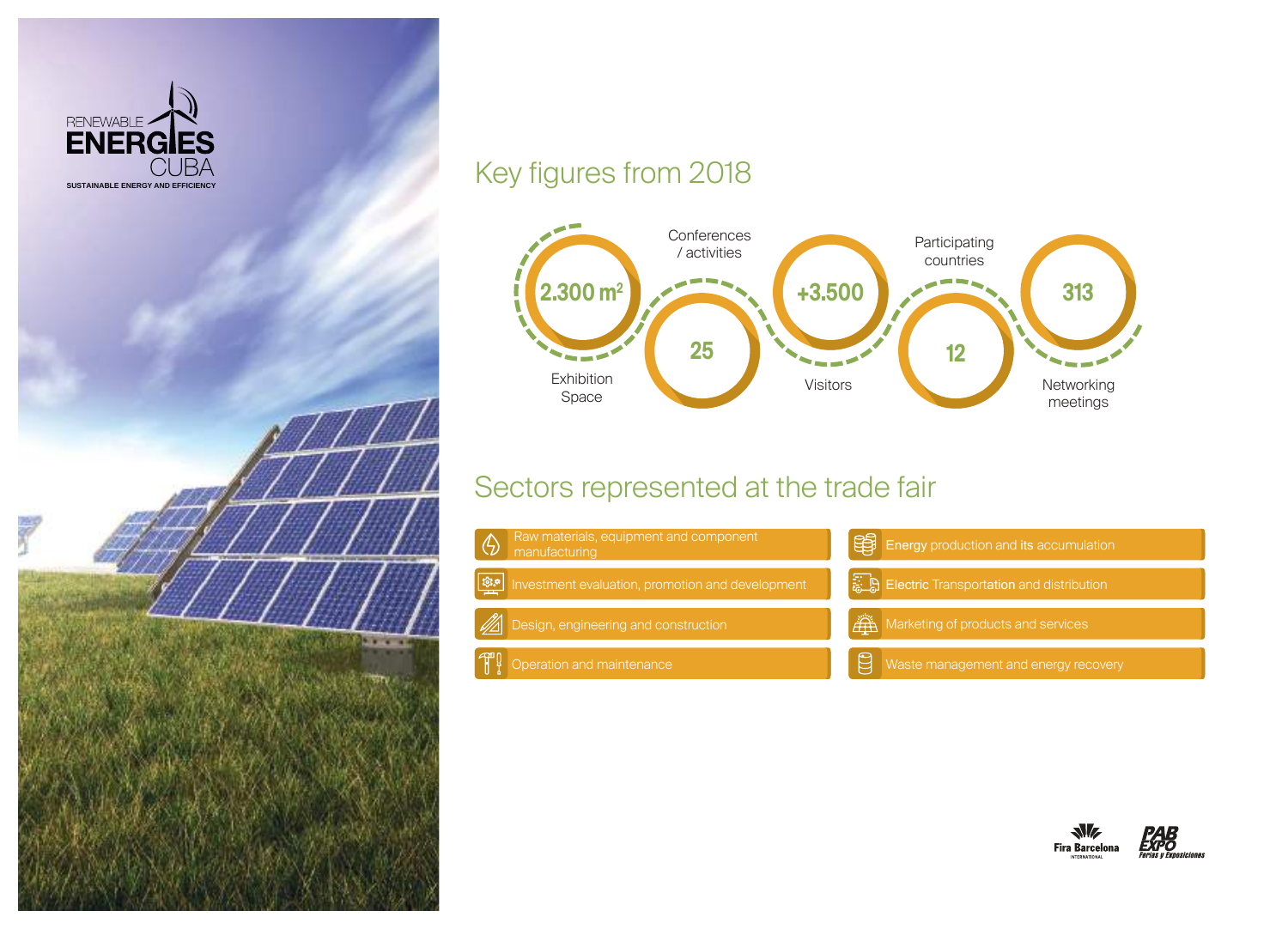

#### The perfect platform to break into the Cuban market